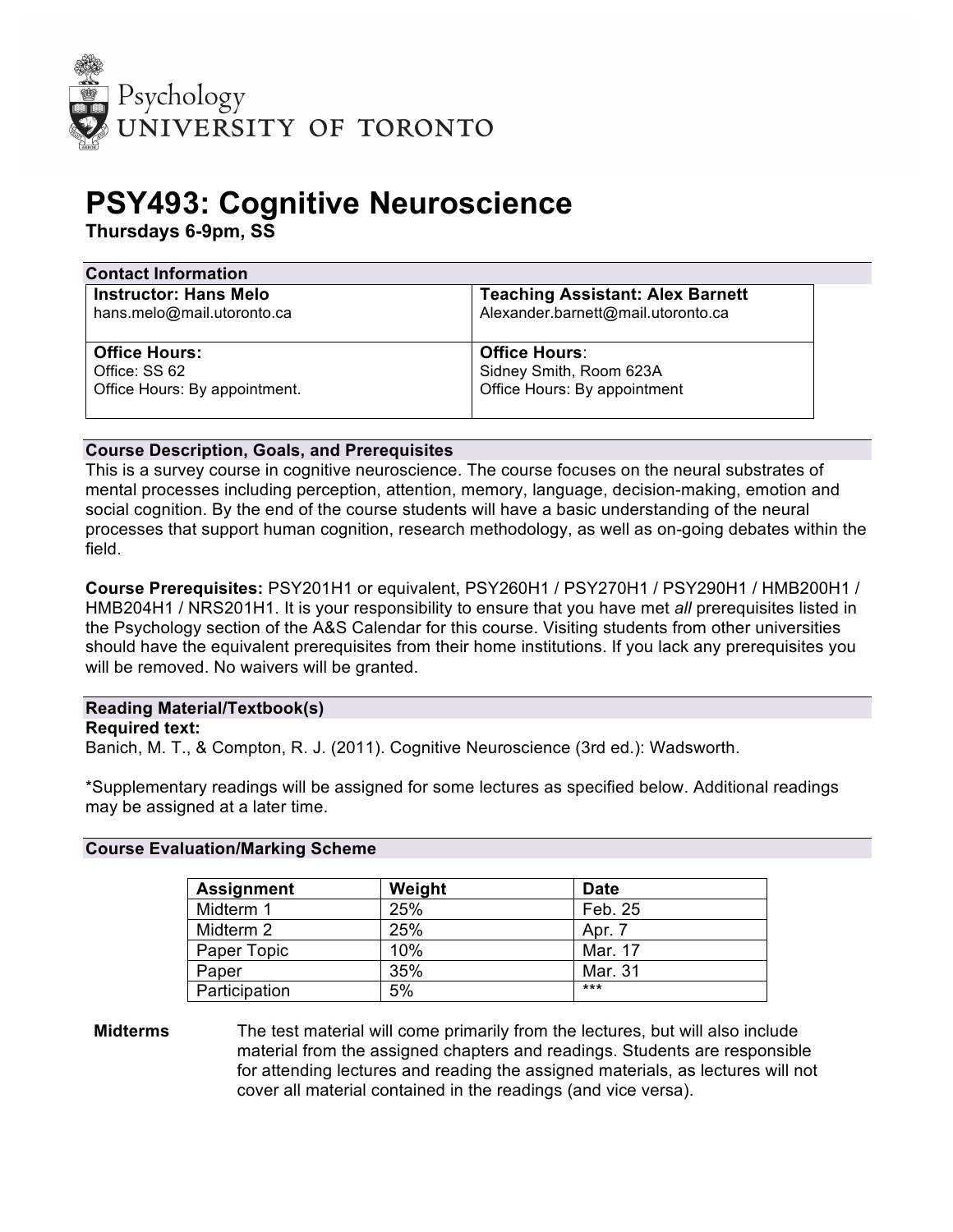| <b>Paper Topic</b>   | Students are responsible for providing a topic for their paper two weeks<br>before the final paper deadline. This is to allow students to plan their paper<br>ahead and make sure their topic is suitable. TA's will provide feedback. Paper<br>topics will be submitted though Blackboard no later than 11:59pm on Nov<br>17.                                                                                 |
|----------------------|----------------------------------------------------------------------------------------------------------------------------------------------------------------------------------------------------------------------------------------------------------------------------------------------------------------------------------------------------------------------------------------------------------------|
| Paper                | Students will write a $\sim$ 2000-word paper and follow APA style formatting.<br>Students can choose between 1) a <b>debate paper</b> in which they will discuss a<br>current debate in cognitive neuroscience, and 2) a research proposal in<br>which students will propose a new original study to address a current gap in<br>the literature. Papers will be submitted via blackboard by 11:59pm on Dec. 4. |
| <b>Participation</b> | Unannounced quizzes will be given during some lectures. Students are<br>responsible for coming to each class, review the material, and complete the<br>in-class quizzes.                                                                                                                                                                                                                                       |

## **Course Webpage/Blackboard**

The course Blackboard website will be your one-stop resource for all course documents, announcements, and assignment submissions. Lecture slides will be posted on Blackboard the night before class at the latest under "Course Documents". **You are responsible for announcements posted to Blackboard, so check this page regularly for updates.**

| <b>Course Policies</b> |                                                                                                                                                                                                                                                                                                                                                                                                                                                                                                                                                                            |
|------------------------|----------------------------------------------------------------------------------------------------------------------------------------------------------------------------------------------------------------------------------------------------------------------------------------------------------------------------------------------------------------------------------------------------------------------------------------------------------------------------------------------------------------------------------------------------------------------------|
| <b>Late Submission</b> | Assignments will be penalized 10% for each day after the deadline, to a<br>maximum of 4 days (40%) after which papers will no longer be accepted.<br>Extensions will only be granted in exceptional circumstances (i.e. illness or<br>family emergency) with valid documentation.                                                                                                                                                                                                                                                                                          |
| <b>Missed Exams</b>    | Missed or unexcused exams will be treated as zeros unless valid<br>documentation is provided in which case a make-up exam will be arranged –<br>please email TA.<br>The Verification of Student Illness or Injury form, now the new official<br>University of Toronto form for all students who are requesting special<br>academic consideration based on illness or injury, must be submitted to the<br>course TA within one week of missing the test. Medical documentation must<br>show that the physician was consulted within one the day of the missed<br>term test. |
| <b>Appeals</b>         | Students are welcome to review their assignments with the course TA. Please<br>note that if you are not satisfied with the way your assignment/midterm exams<br>were graded you should first contact the course TA and discuss with him/her<br>your concern.<br>You can request a re-grade but note that this will require an entire re-grade of<br>the assignment and not only the parts where you think you were marked<br>unfairly. As such, your grade could increase, decrease, or remain the same.                                                                   |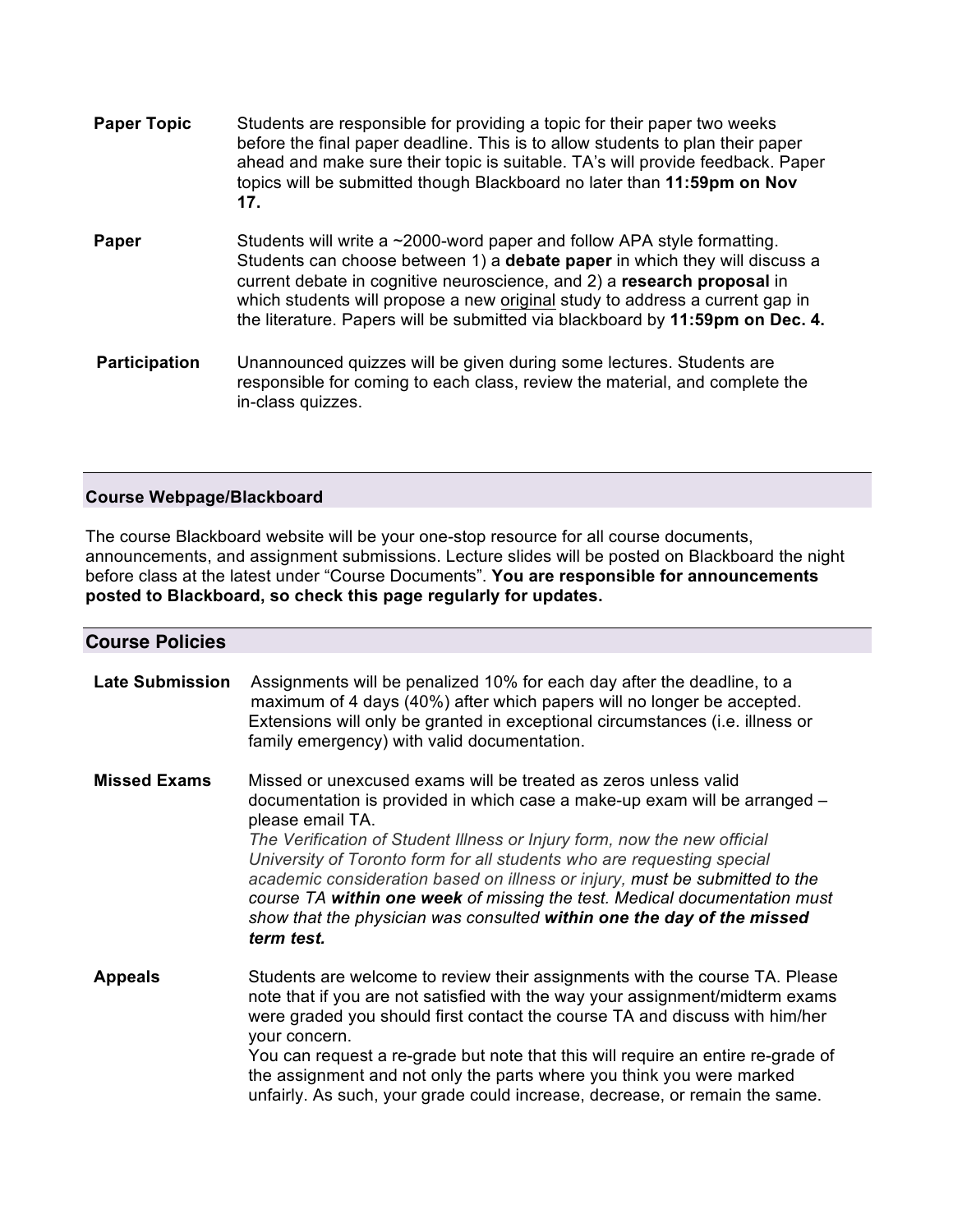| <b>Academic</b><br>Integrity and<br>Plagiarism | Academic integrity is essential to the pursuit of learning and scholarship in a<br>university, and to ensuring that a degree from the University of Toronto is a<br>strong signal of each student's individual academic achievement. As a result,<br>the University treats cases of cheating and plagiarism very seriously. The<br>University of Toronto's Code of Behaviour on Academic Matters<br>(www.governingcouncil.utoronto.ca/policies/behaveac.htm) outlines the<br>behaviours that constitute academic dishonesty and the processes for<br>addressing academic offences. |  |
|------------------------------------------------|------------------------------------------------------------------------------------------------------------------------------------------------------------------------------------------------------------------------------------------------------------------------------------------------------------------------------------------------------------------------------------------------------------------------------------------------------------------------------------------------------------------------------------------------------------------------------------|--|
|                                                | All suspected cases of academic dishonesty will be investigated following<br>procedures outlined in the Code of Behaviour on Academic Matters. If you<br>have questions or concerns about what constitutes appropriate academic<br>behaviour or appropriate research and citation methods, you are expected to<br>seek out additional information on academic integrity from your instructor or<br>from other institutional resources (see<br>www.utoronto.ca/academicintegrity/resourcesforstudents.html).                                                                        |  |
| <b>Accessibility</b><br><b>Needs</b>           | Students with diverse learning styles and needs are welcome in this course.<br>In particular, if you have a disability/health consideration that may require<br>accommodations, please feel free to approach me and/or Accessibility                                                                                                                                                                                                                                                                                                                                               |  |

Services at (416) 978 8060; accessibility.utoronto.ca.

| Lecture        | <b>Date</b> | <b>Topic</b>                               | <b>Readings</b>                                         |
|----------------|-------------|--------------------------------------------|---------------------------------------------------------|
|                | 14-Jan      | Neurophysiology                            | Ch.1, 2                                                 |
| 2              | 21-Jan      | Neuroanatomy and Methods                   | Ch. 1, 3                                                |
| 3              | $28 - Jan$  | Vision and Space*                          | Ch. 6, 7, 8; Moser et al. 2008; Haftning<br>et al. 2005 |
| 4              | 04-Feb      | <b>Audition and Time</b>                   | Ch. 6                                                   |
| 5              | 11-Feb      | <b>Motor Control</b>                       | Ch.5                                                    |
| -              | 18-Feb      | <b>NO CLASS</b>                            |                                                         |
| 6              | 25-Feb      | Midterm 1                                  |                                                         |
| $\overline{7}$ | 03-Mar      | <b>Attention and Executive</b><br>Function | Ch. 11, 12                                              |
| 8              | 10-Mar      | Memory                                     | Ch. 10; Nader & Hardt. 2009 Nader et<br>al. 2000        |
| 9              | 17-Mar      | Language                                   | Ch. 9                                                   |
| 10             | 24-Mar      | Decision-Making                            | Rangel et al. 2008; Hare et al. 2008                    |
| 11             | 31-Mar      | Emotion and the Social Brain               | Ch. 13                                                  |
| 12             | 07-Apr      | <b>Midterm 2</b>                           |                                                         |

# **Course Outline/Schedule**